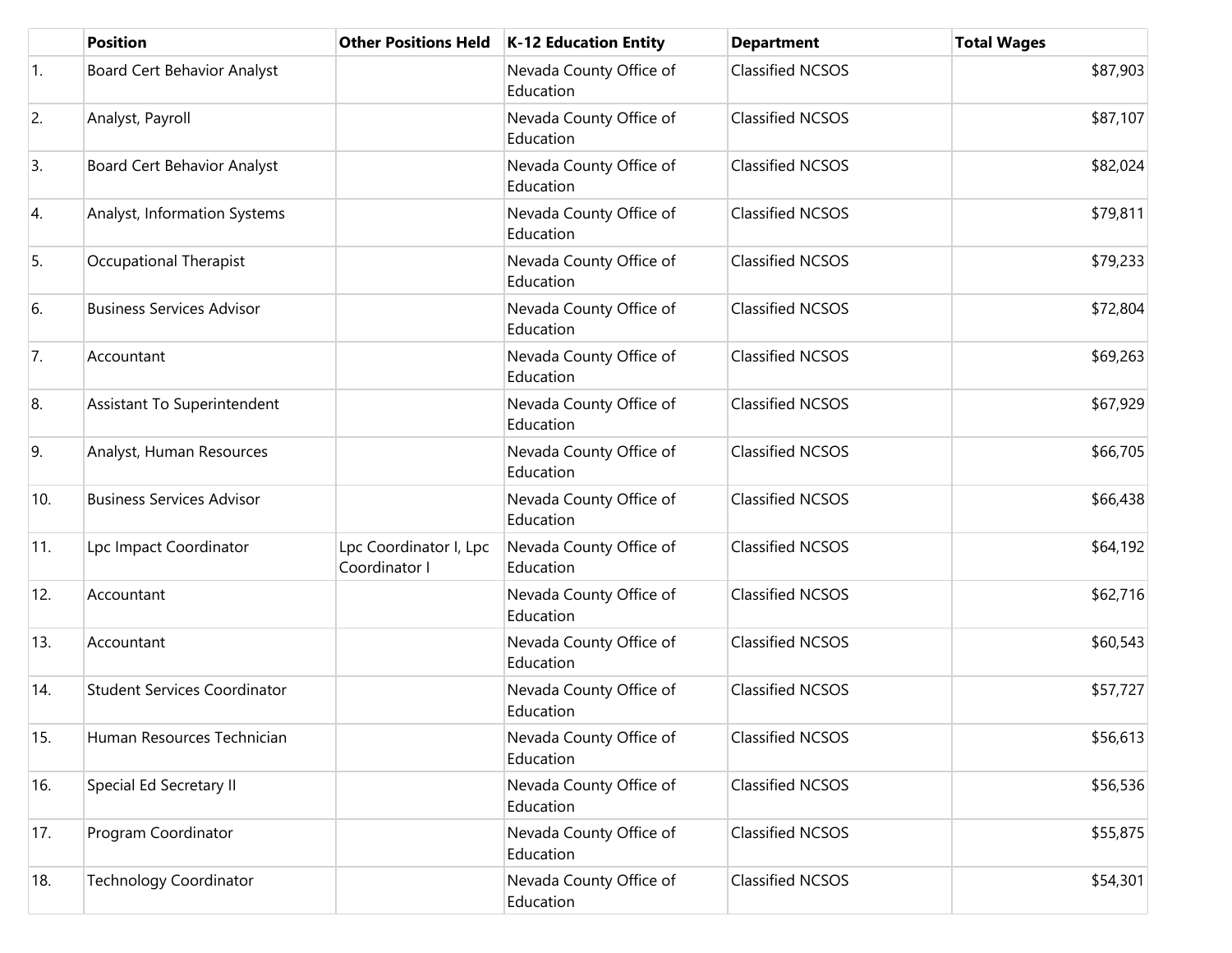| 19. | Data Technician                      | Nevada County Office of<br>Education | <b>Classified NCSOS</b> | \$53,447 |
|-----|--------------------------------------|--------------------------------------|-------------------------|----------|
| 20. | Payroll Technician                   | Nevada County Office of<br>Education | <b>Classified NCSOS</b> | \$52,865 |
| 21. | Payroll And Benefit Technician       | Nevada County Office of<br>Education | <b>Classified NCSOS</b> | \$52,539 |
| 22. | Administrative Assistant             | Nevada County Office of<br>Education | <b>Classified NCSOS</b> | \$51,887 |
| 23. | School Site Secretary II             | Nevada County Office of<br>Education | <b>Classified NCSOS</b> | \$51,483 |
| 24. | Safety & School Climate Coord        | Nevada County Office of<br>Education | <b>Classified NCSOS</b> | \$51,255 |
| 25. | Payroll Technician                   | Nevada County Office of<br>Education | <b>Classified NCSOS</b> | \$50,866 |
| 26. | <b>Support Services Secretary II</b> | Nevada County Office of<br>Education | <b>Classified NCSOS</b> | \$49,815 |
| 27. | Administrative Assistant             | Nevada County Office of<br>Education | <b>Classified NCSOS</b> | \$49,038 |
| 28. | Program Specialist                   | Nevada County Office of<br>Education | <b>Classified NCSOS</b> | \$47,272 |
| 29. | <b>Bilingual Promotora</b>           | Nevada County Office of<br>Education | <b>Classified NCSOS</b> | \$47,216 |
| 30. | Community School Liaison             | Nevada County Office of<br>Education | <b>Classified NCSOS</b> | \$47,007 |
| 31. | Lead Custodian/Manintenance          | Nevada County Office of<br>Education | <b>Classified NCSOS</b> | \$46,070 |
| 32. | Occupational Therapist               | Nevada County Office of<br>Education | <b>Classified NCSOS</b> | \$43,331 |
| 33. | <b>Business Services Technician</b>  | Nevada County Office of<br>Education | <b>Classified NCSOS</b> | \$43,141 |
| 34. | Maintenance Supervisor               | Nevada County Office of<br>Education | <b>Classified NCSOS</b> | \$42,464 |
| 35. | Community School Liaison             | Nevada County Office of<br>Education | <b>Classified NCSOS</b> | \$42,276 |
| 36. | Community School Liaison             | Nevada County Office of<br>Education | <b>Classified NCSOS</b> | \$41,532 |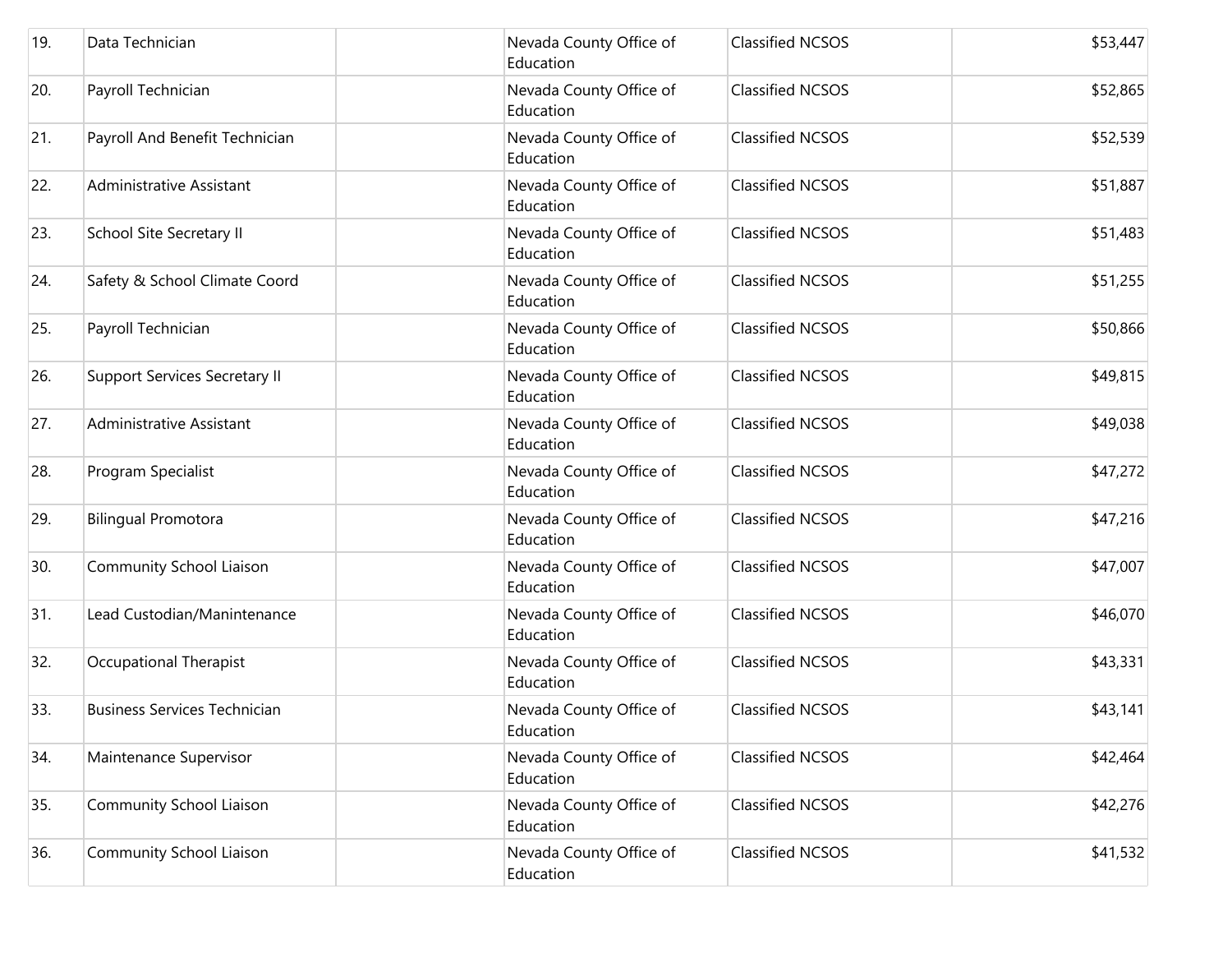| 37. | <b>Business Services Technician</b> | Nevada County Office of<br>Education | <b>Classified NCSOS</b> | \$41,498 |
|-----|-------------------------------------|--------------------------------------|-------------------------|----------|
| 38. | <b>Educational Case Manager</b>     | Nevada County Office of<br>Education | <b>Classified NCSOS</b> | \$36,042 |
| 39. | Assistant To Superintendent         | Nevada County Office of<br>Education | <b>Classified NCSOS</b> | \$34,500 |
| 40. | Custodian/General Assistant         | Nevada County Office of<br>Education | <b>Classified NCSOS</b> | \$33,844 |
| 41. | Paraeducator                        | Nevada County Office of<br>Education | <b>Classified NCSOS</b> | \$33,500 |
| 42. | Community School Liaison            | Nevada County Office of<br>Education | <b>Classified NCSOS</b> | \$32,941 |
| 43. | Case Manager                        | Nevada County Office of<br>Education | <b>Classified NCSOS</b> | \$32,316 |
| 44. | Paraeducator                        | Nevada County Office of<br>Education | <b>Classified NCSOS</b> | \$31,928 |
| 45. | Paraeducator                        | Nevada County Office of<br>Education | <b>Classified NCSOS</b> | \$31,395 |
| 46. | Community School Liaison            | Nevada County Office of<br>Education | <b>Classified NCSOS</b> | \$29,601 |
| 47. | <b>Tupe Coordiantor</b>             | Nevada County Office of<br>Education | <b>Classified NCSOS</b> | \$29,165 |
| 48. | <b>Parenting Specialist</b>         | Nevada County Office of<br>Education | <b>Classified NCSOS</b> | \$28,404 |
| 49. | Paraeducator                        | Nevada County Office of<br>Education | <b>Classified NCSOS</b> | \$28,396 |
| 50. | Paraeducator                        | Nevada County Office of<br>Education | <b>Classified NCSOS</b> | \$27,278 |
| 51. | Paraeducator                        | Nevada County Office of<br>Education | <b>Classified NCSOS</b> | \$27,050 |
| 52. | Second Step - Pei                   | Nevada County Office of<br>Education | <b>Classified NCSOS</b> | \$26,854 |
| 53. | Paraeducator                        | Nevada County Office of<br>Education | <b>Classified NCSOS</b> | \$26,691 |
| 54. | <b>Business Services Technician</b> | Nevada County Office of<br>Education | <b>Classified NCSOS</b> | \$25,876 |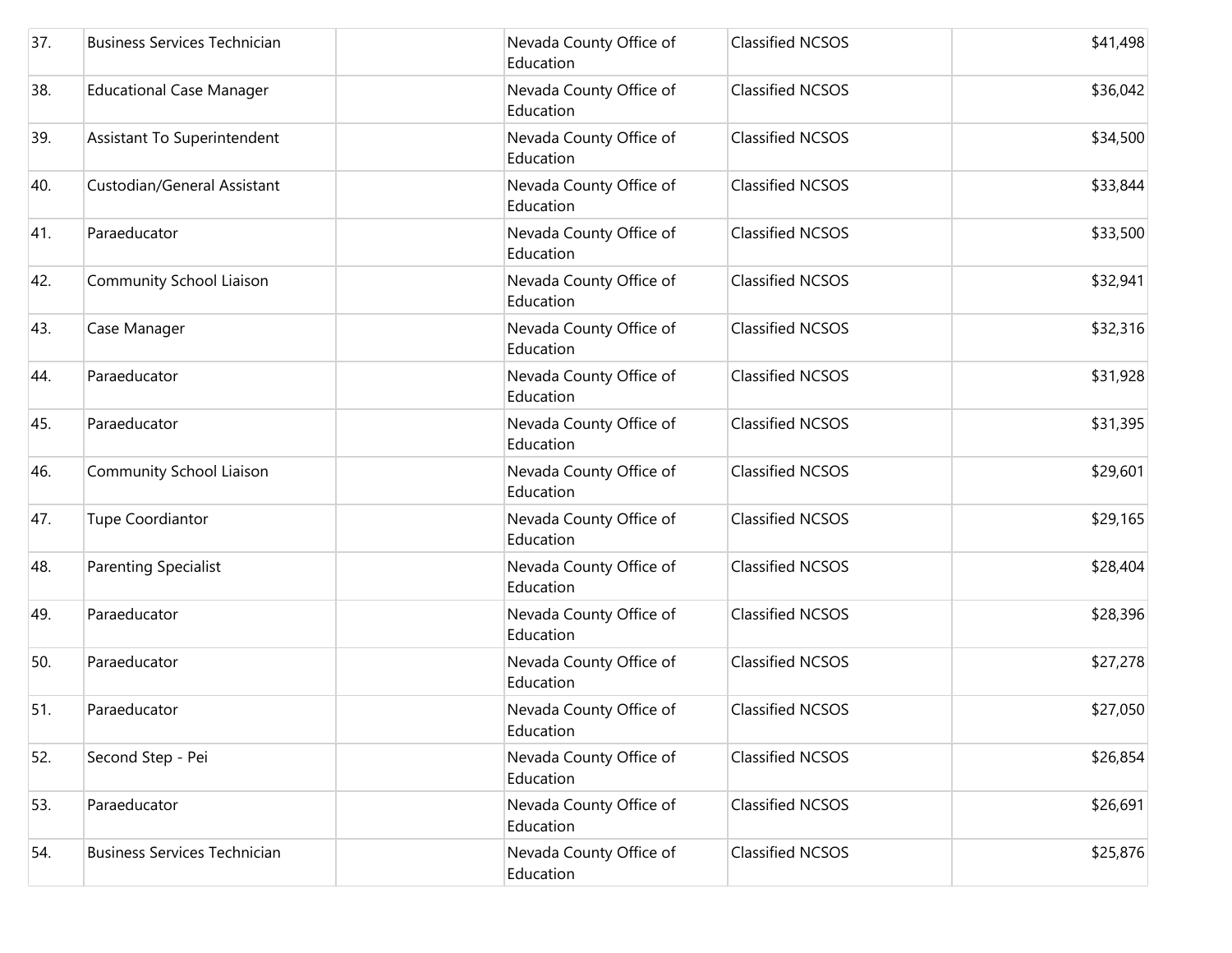| 55. | Paraeducator                        | Nevada County Office of<br>Education | <b>Classified NCSOS</b> | \$25,706 |
|-----|-------------------------------------|--------------------------------------|-------------------------|----------|
| 56. | <b>Transitional Assistant</b>       | Nevada County Office of<br>Education | <b>Classified NCSOS</b> | \$24,839 |
| 57. | Paraeducator                        | Nevada County Office of<br>Education | <b>Classified NCSOS</b> | \$24,472 |
| 58. | Tutor                               | Nevada County Office of<br>Education | <b>Classified NCSOS</b> | \$24,135 |
| 59. | Paraeducator                        | Nevada County Office of<br>Education | <b>Classified NCSOS</b> | \$23,831 |
| 60. | Paraeducator                        | Nevada County Office of<br>Education | <b>Classified NCSOS</b> | \$22,397 |
| 61. | Frc Coordinator                     | Nevada County Office of<br>Education | <b>Classified NCSOS</b> | \$22,380 |
| 62. | Registered Behavior Technician      | Nevada County Office of<br>Education | <b>Classified NCSOS</b> | \$21,864 |
| 63. | Paraeducator                        | Nevada County Office of<br>Education | <b>Classified NCSOS</b> | \$21,813 |
| 64. | Paraeducator                        | Nevada County Office of<br>Education | <b>Classified NCSOS</b> | \$21,500 |
| 65. | Paraeducator                        | Nevada County Office of<br>Education | <b>Classified NCSOS</b> | \$21,263 |
| 66. | Paraeducator                        | Nevada County Office of<br>Education | <b>Classified NCSOS</b> | \$21,236 |
| 67. | <b>Business Services Technician</b> | Nevada County Office of<br>Education | <b>Classified NCSOS</b> | \$20,182 |
| 68. | Registered Behavior Technician      | Nevada County Office of<br>Education | <b>Classified NCSOS</b> | \$19,785 |
| 69. | Paraeducator                        | Nevada County Office of<br>Education | <b>Classified NCSOS</b> | \$19,535 |
| 70. | Paraeducator                        | Nevada County Office of<br>Education | <b>Classified NCSOS</b> | \$19,210 |
| 71. | Mental Health Therapist             | Nevada County Office of<br>Education | <b>Classified NCSOS</b> | \$18,061 |
| 72. | Office Clerk/Receptionist           | Nevada County Office of<br>Education | <b>Classified NCSOS</b> | \$17,809 |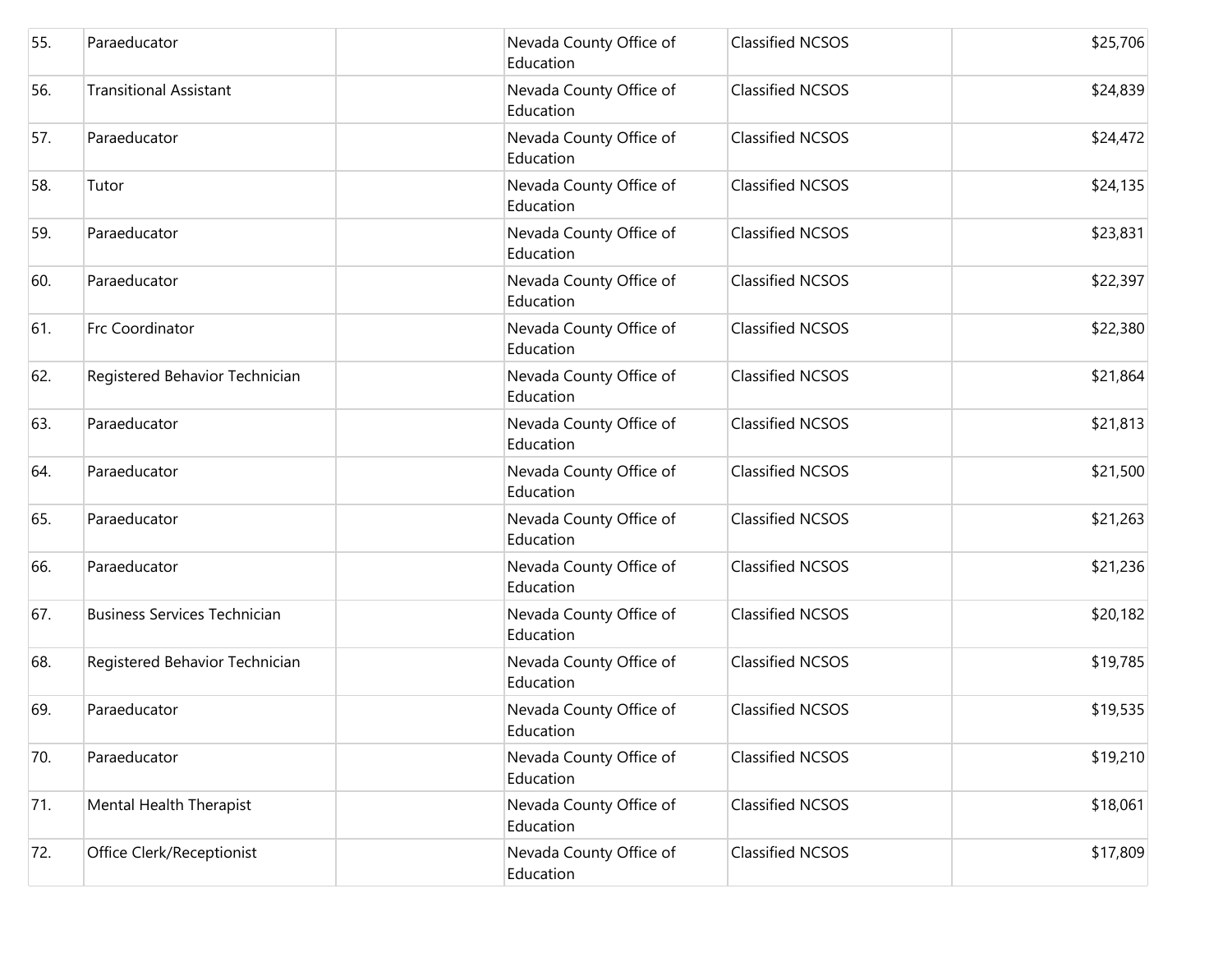| 73. | Paraeducator                |                                                                   | Nevada County Office of<br>Education | <b>Classified NCSOS</b> | \$17,483 |
|-----|-----------------------------|-------------------------------------------------------------------|--------------------------------------|-------------------------|----------|
| 74. | Paraeducator                |                                                                   | Nevada County Office of<br>Education | <b>Classified NCSOS</b> | \$17,238 |
| 75. | Frc Coordinator             |                                                                   | Nevada County Office of<br>Education | <b>Classified NCSOS</b> | \$14,758 |
| 76. | Paraeducator                |                                                                   | Nevada County Office of<br>Education | <b>Classified NCSOS</b> | \$12,314 |
| 77. | Mental Health Therapist     |                                                                   | Nevada County Office of<br>Education | <b>Classified NCSOS</b> | \$11,545 |
| 78. | Paraeducator                | Instructional Aide-<br>Substitute, Other<br>Classified - Non-Pers | Nevada County Office of<br>Education | <b>Classified NCSOS</b> | \$11,432 |
| 79. | Paraeducator                |                                                                   | Nevada County Office of<br>Education | <b>Classified NCSOS</b> | \$10,962 |
| 80. | Paraeducator                |                                                                   | Nevada County Office of<br>Education | <b>Classified NCSOS</b> | \$10,522 |
| 81. | Board Cert Behavior Analyst |                                                                   | Nevada County Office of<br>Education | <b>Classified NCSOS</b> | \$10,413 |
| 82. | Community School Liaison    |                                                                   | Nevada County Office of<br>Education | <b>Classified NCSOS</b> | \$10,123 |
| 83. | Second Step - Pei           |                                                                   | Nevada County Office of<br>Education | <b>Classified NCSOS</b> | \$9,805  |
| 84. | Paraeducator                |                                                                   | Nevada County Office of<br>Education | <b>Classified NCSOS</b> | \$9,438  |
| 85. | Paraeducator                |                                                                   | Nevada County Office of<br>Education | <b>Classified NCSOS</b> | \$9,328  |
| 86. | Paraeducator                |                                                                   | Nevada County Office of<br>Education | <b>Classified NCSOS</b> | \$9,291  |
| 87. | Community School Liaison    |                                                                   | Nevada County Office of<br>Education | <b>Classified NCSOS</b> | \$8,376  |
| 88. | Paraeducator                |                                                                   | Nevada County Office of<br>Education | <b>Classified NCSOS</b> | \$8,171  |
| 89. | Paraeducator                |                                                                   | Nevada County Office of<br>Education | <b>Classified NCSOS</b> | \$7,779  |
| 90. | Paraeducator                |                                                                   | Nevada County Office of<br>Education | <b>Classified NCSOS</b> | \$7,745  |